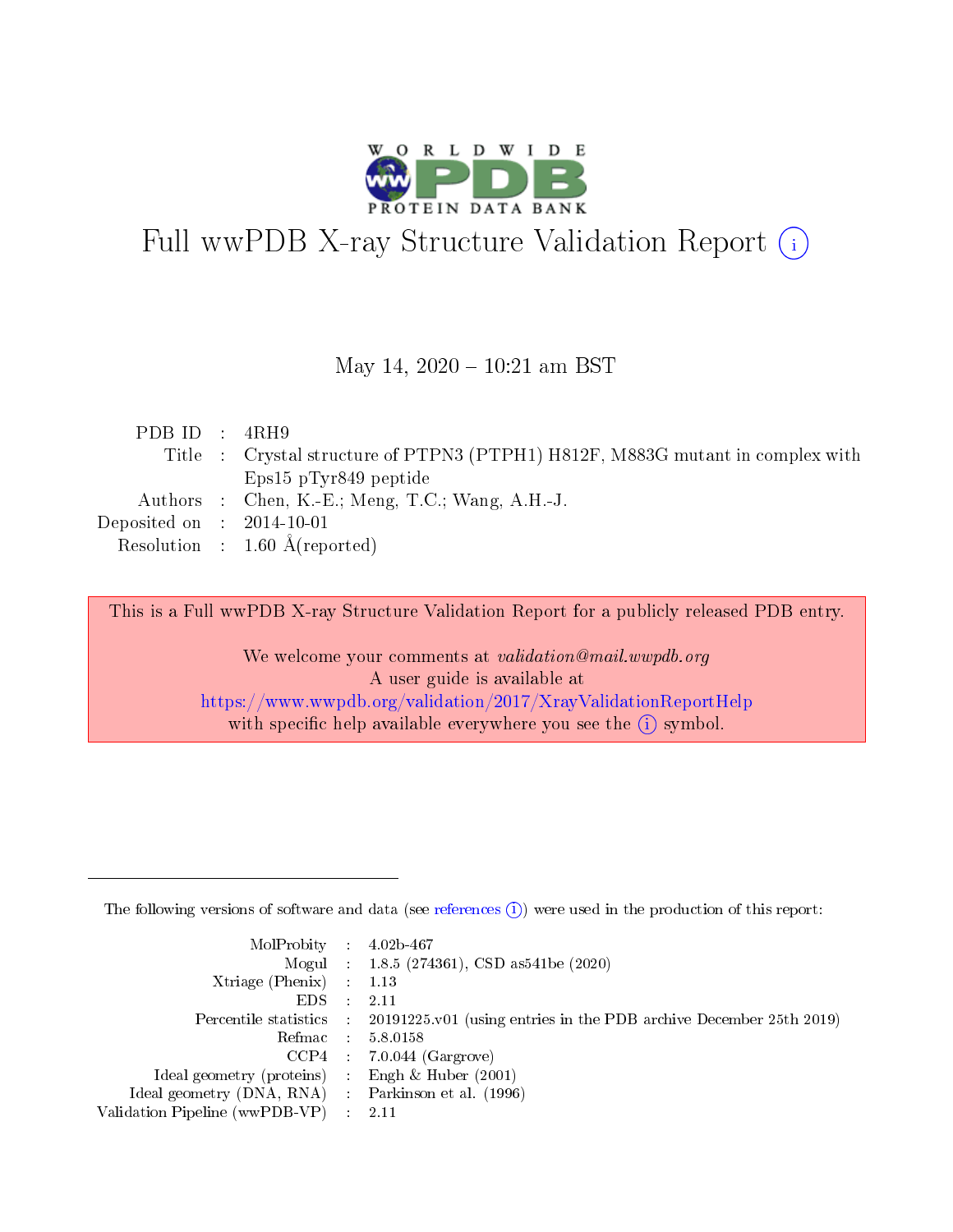## 1 [O](https://www.wwpdb.org/validation/2017/XrayValidationReportHelp#overall_quality)verall quality at a glance  $(i)$

The following experimental techniques were used to determine the structure: X-RAY DIFFRACTION

The reported resolution of this entry is 1.60 Å.

Percentile scores (ranging between 0-100) for global validation metrics of the entry are shown in the following graphic. The table shows the number of entries on which the scores are based.



| Metric                | Whole archive<br>$(\#\text{Entries})$ | Similar resolution<br>$(\#\text{Entries},\,\text{resolution}\,\,\text{range}(\textup{\AA}))$ |
|-----------------------|---------------------------------------|----------------------------------------------------------------------------------------------|
| $R_{free}$            | 130704                                | $3398(1.60-1.60)$                                                                            |
| Clashscore            | 141614                                | $3665(1.60-1.60)$                                                                            |
| Ramachandran outliers | 138981                                | $3564(1.60-1.60)$                                                                            |
| Sidechain outliers    | 138945                                | $3563(1.60-1.60)$                                                                            |
| RSRZ outliers         | 127900                                | $3321(1.60-1.60)$                                                                            |

The table below summarises the geometric issues observed across the polymeric chains and their fit to the electron density. The red, orange, yellow and green segments on the lower bar indicate the fraction of residues that contain outliers for  $>=3, 2, 1$  and 0 types of geometric quality criteria respectively. A grey segment represents the fraction of residues that are not modelled. The numeric value for each fraction is indicated below the corresponding segment, with a dot representing fractions  $\epsilon=5\%$  The upper red bar (where present) indicates the fraction of residues that have poor fit to the electron density. The numeric value is given above the bar.

| Mol | ${\bf Chain \mid Length}$ | Quality of chain |     |     |
|-----|---------------------------|------------------|-----|-----|
|     | 306                       | 3%<br>85%        | 7%  | 8%  |
|     |                           | 11%<br>78%       | 11% | 11% |

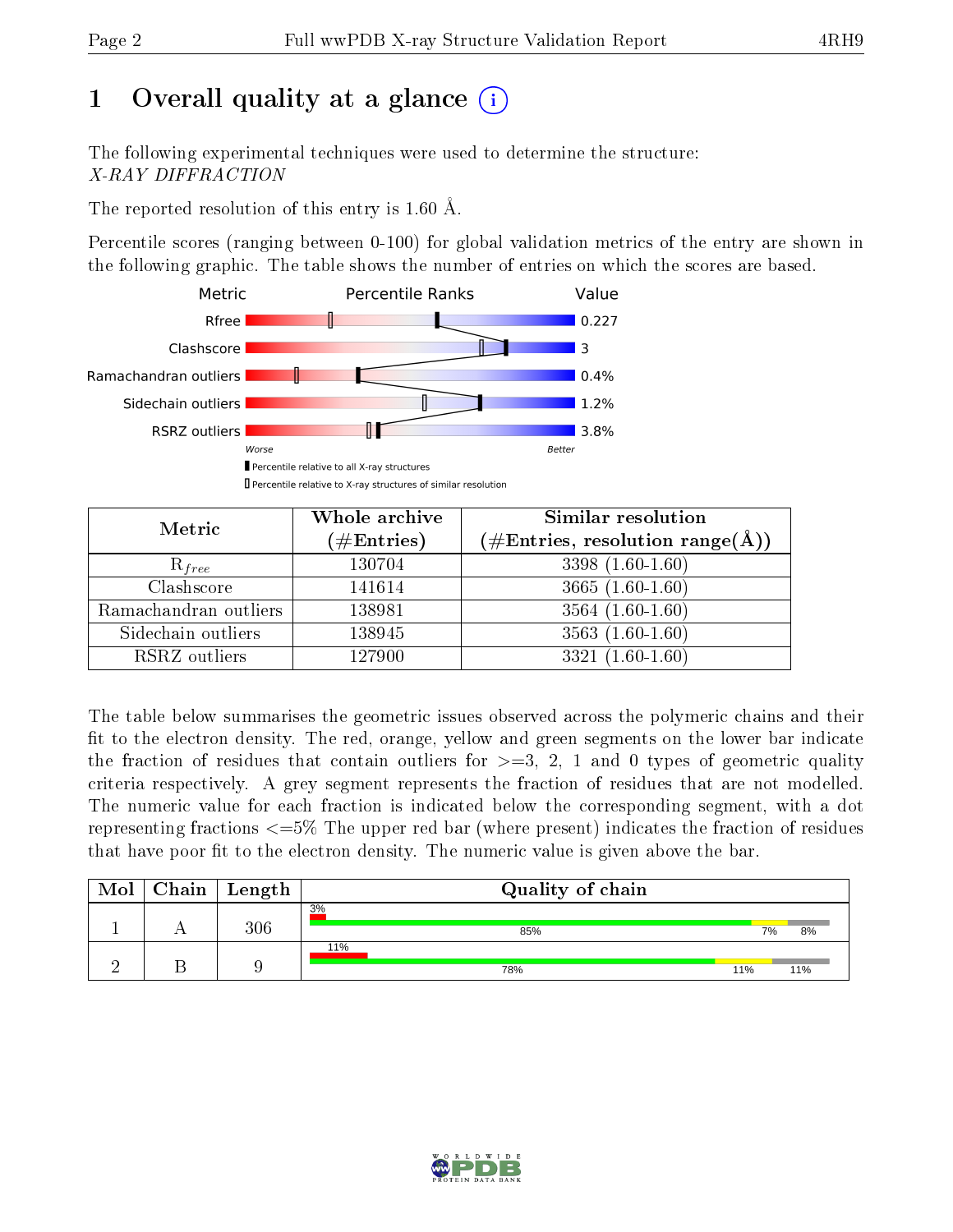# 2 Entry composition (i)

There are 3 unique types of molecules in this entry. The entry contains 4915 atoms, of which 2358 are hydrogens and 0 are deuteriums.

In the tables below, the ZeroOcc column contains the number of atoms modelled with zero occupancy, the AltConf column contains the number of residues with at least one atom in alternate conformation and the Trace column contains the number of residues modelled with at most 2 atoms.

Molecule 1 is a protein called Tyrosine-protein phosphatase non-receptor type 3.

| Mol | ${\rm Chain}$  | Residues |                                  |      | $\rm{Atoms}$ |     |     |    | " ZeroOcc | $\mathrm{AltConf}$ | $\lq$ Trace |
|-----|----------------|----------|----------------------------------|------|--------------|-----|-----|----|-----------|--------------------|-------------|
|     | $\overline{1}$ | 282      | Tota <sub>1</sub><br>$460^\circ$ | 1457 | 2309         | 387 | 429 | 19 | 135       | ᆠᆂ                 |             |

|                    | Residue        | <b>Modelled</b>           | Actual                   | Comment               | Reference                      |
|--------------------|----------------|---------------------------|--------------------------|-----------------------|--------------------------------|
| А                  | $-23$          | <b>MET</b>                | $\frac{1}{2}$            | <b>EXPRESSION TAG</b> | <b>UNP P26045</b>              |
| $\boldsymbol{A}$   | $-22$          | HIS                       | $\overline{\phantom{0}}$ | <b>EXPRESSION TAG</b> | <b>UNP P26045</b>              |
| $\overline{\rm A}$ | $-21$          | <b>HIS</b>                | $\overline{\phantom{0}}$ | <b>EXPRESSION TAG</b> | <b>UNP P26045</b>              |
| A                  | $-20$          | <b>HIS</b>                |                          | <b>EXPRESSION TAG</b> | <b>UNP P26045</b>              |
| $\boldsymbol{A}$   | $-19$          | $\overline{\mathrm{HIS}}$ | $\equiv$                 | <b>EXPRESSION TAG</b> | <b>UNP P26045</b>              |
| $\bf{A}$           | $-18$          | <b>HIS</b>                | $\equiv$                 | <b>EXPRESSION TAG</b> | <b>UNP P26045</b>              |
| А                  | $-17$          | HIS                       | $\overline{\phantom{0}}$ | <b>EXPRESSION TAG</b> | <b>UNP P26045</b>              |
| $\boldsymbol{A}$   | $-16$          | <b>SER</b>                | ÷                        | <b>EXPRESSION TAG</b> | <b>UNP P26045</b>              |
| $\bf{A}$           | $-15$          | <b>SER</b>                |                          | <b>EXPRESSION TAG</b> | <b>UNP P26045</b>              |
| A                  | $-14$          | <b>GLY</b>                | $\blacksquare$           | <b>EXPRESSION TAG</b> | <b>UNP P26045</b>              |
| $\bf{A}$           | $-13$          | <b>VAL</b>                | $\blacksquare$           | <b>EXPRESSION TAG</b> | <b>UNP P26045</b>              |
| $\bf{A}$           | $-12$          | $\overline{\text{ASP}}$   | ÷                        | <b>EXPRESSION TAG</b> | $\overline{\text{UNP P26045}}$ |
| A                  | $-11$          | <b>LEU</b>                | ÷                        | <b>EXPRESSION TAG</b> | <b>UNP P26045</b>              |
| $\boldsymbol{A}$   | $-10$          | <b>GLY</b>                | $\overline{\phantom{0}}$ | <b>EXPRESSION TAG</b> | <b>UNP P26045</b>              |
| $\bf{A}$           | $-9$           | <b>THR</b>                | ÷                        | <b>EXPRESSION TAG</b> | <b>UNP P26045</b>              |
| $\boldsymbol{A}$   | $-8$           | <b>GLU</b>                | $\overline{a}$           | <b>EXPRESSION TAG</b> | <b>UNP P26045</b>              |
| $\boldsymbol{A}$   | $-7$           | <b>ASN</b>                | $\equiv$                 | <b>EXPRESSION TAG</b> | <b>UNP P26045</b>              |
| $\boldsymbol{A}$   | $-6$           | <b>LEU</b>                | -                        | <b>EXPRESSION TAG</b> | <b>UNP P26045</b>              |
| A                  | $-5$           | <b>TYR</b>                | ÷                        | <b>EXPRESSION TAG</b> | <b>UNP P26045</b>              |
| А                  | $-4$           | PHE                       | $\blacksquare$           | <b>EXPRESSION TAG</b> | $\overline{\text{UNP P26045}}$ |
| A                  | $-3$           | <b>GLN</b>                | $\equiv$                 | <b>EXPRESSION TAG</b> | <b>UNP P26045</b>              |
| A                  | $-2$           | <b>SER</b>                | $\equiv$                 | <b>EXPRESSION TAG</b> | <b>UNP P26045</b>              |
| A                  | $-1$           | <b>ASN</b>                |                          | <b>EXPRESSION TAG</b> | <b>UNP P26045</b>              |
| $\boldsymbol{A}$   | $\overline{0}$ | <b>ALA</b>                | $\blacksquare$           | <b>EXPRESSION TAG</b> | <b>UNP P26045</b>              |
| $\boldsymbol{A}$   | 811            | <b>ALA</b>                | <b>ASP</b>               | ENGINEERED MUTATION   | <b>UNP P26045</b>              |
| A                  | 812            | PHE                       | <b>HIS</b>               | ENGINEERED MUTATION   | <b>UNP P26045</b>              |
| $\bf{A}$           | 842            | <b>SER</b>                | <b>CYS</b>               | ENGINEERED MUTATION   | <b>UNP P26045</b>              |

There are 28 discrepancies between the modelled and reference sequences:



Continued on next page...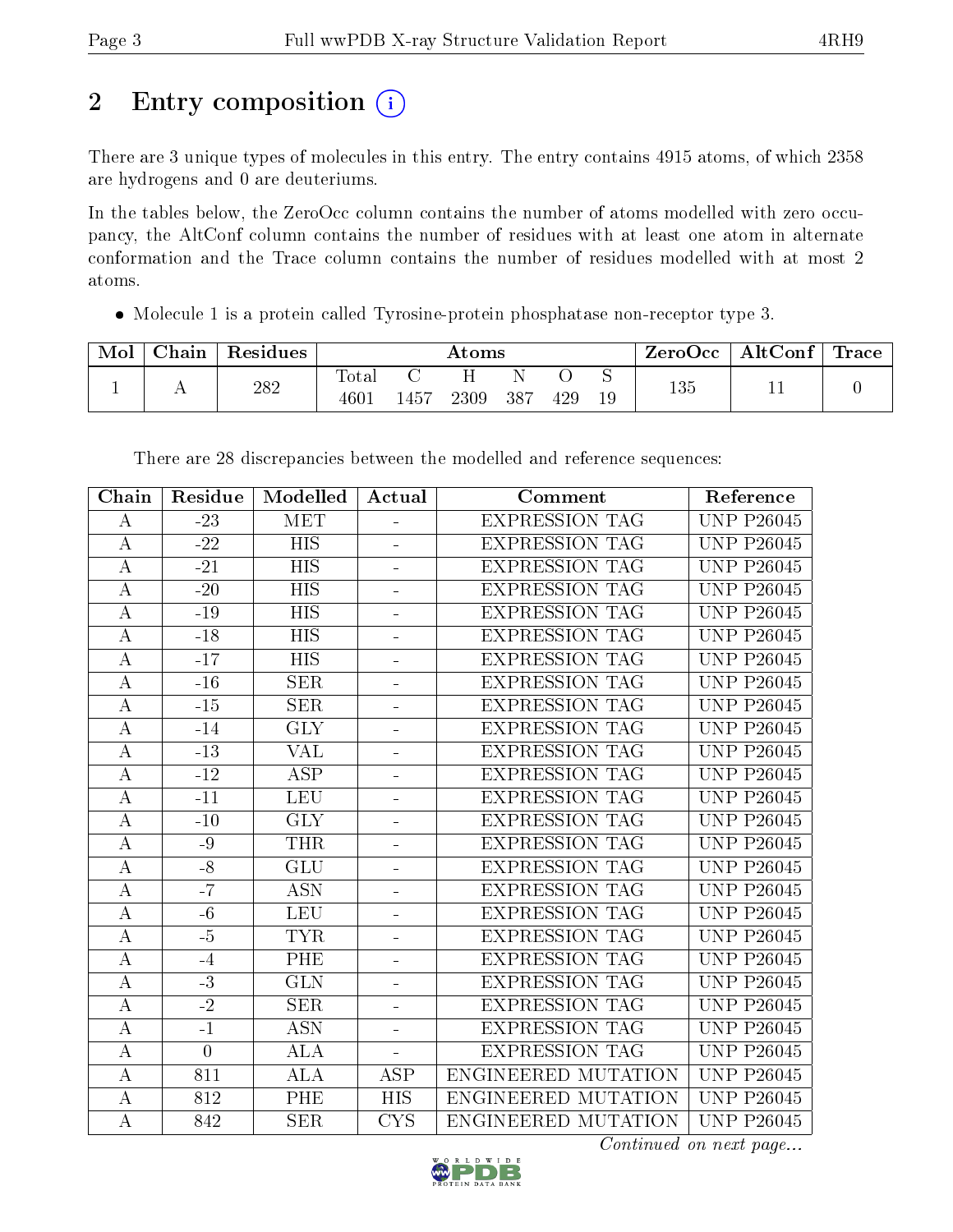Continued from previous page...

| Jhain | Residue | Modelled | Actual | <b>Comment</b>                        | teterence                     |
|-------|---------|----------|--------|---------------------------------------|-------------------------------|
|       | 883     | - 17     | IVI F  | MUTATIC.<br>:1)<br>'N GINEERE'<br>λNΓ | `D<br>P <sub>26045</sub><br>N |

 $\bullet$  Molecule 2 is a protein called Epidermal growth factor receptor substrate 15.

| Mol | Chain | $\vert$ Residues |       |         | Atoms |  | $\text{ZeroOcc} \mid \text{AltConf} \mid \text{Trace}$ |  |
|-----|-------|------------------|-------|---------|-------|--|--------------------------------------------------------|--|
|     |       |                  | Total | C H N O | 49    |  |                                                        |  |

• Molecule 3 is water.

|  | Mol   Chain   Residues | Atoms               | $ZeroOcc$   AltConf |
|--|------------------------|---------------------|---------------------|
|  | 183                    | Total<br>183<br>183 |                     |
|  | -13                    | Total O<br>13<br>13 |                     |

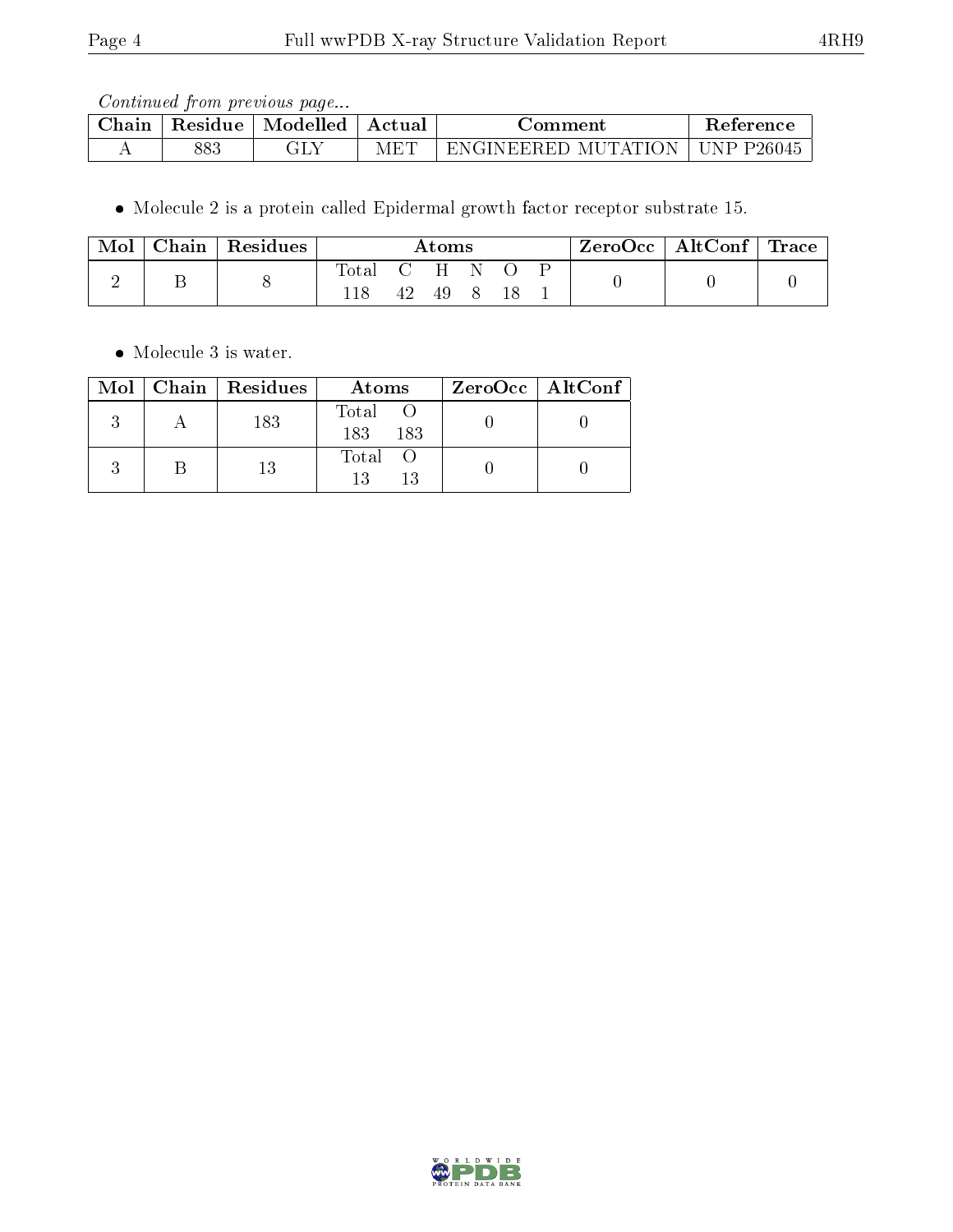## 3 Residue-property plots  $(i)$

These plots are drawn for all protein, RNA and DNA chains in the entry. The first graphic for a chain summarises the proportions of the various outlier classes displayed in the second graphic. The second graphic shows the sequence view annotated by issues in geometry and electron density. Residues are color-coded according to the number of geometric quality criteria for which they contain at least one outlier: green  $= 0$ , yellow  $= 1$ , orange  $= 2$  and red  $= 3$  or more. A red dot above a residue indicates a poor fit to the electron density (RSRZ  $> 2$ ). Stretches of 2 or more consecutive residues without any outlier are shown as a green connector. Residues present in the sample, but not in the model, are shown in grey.

• Molecule 1: Tyrosine-protein phosphatase non-receptor type 3



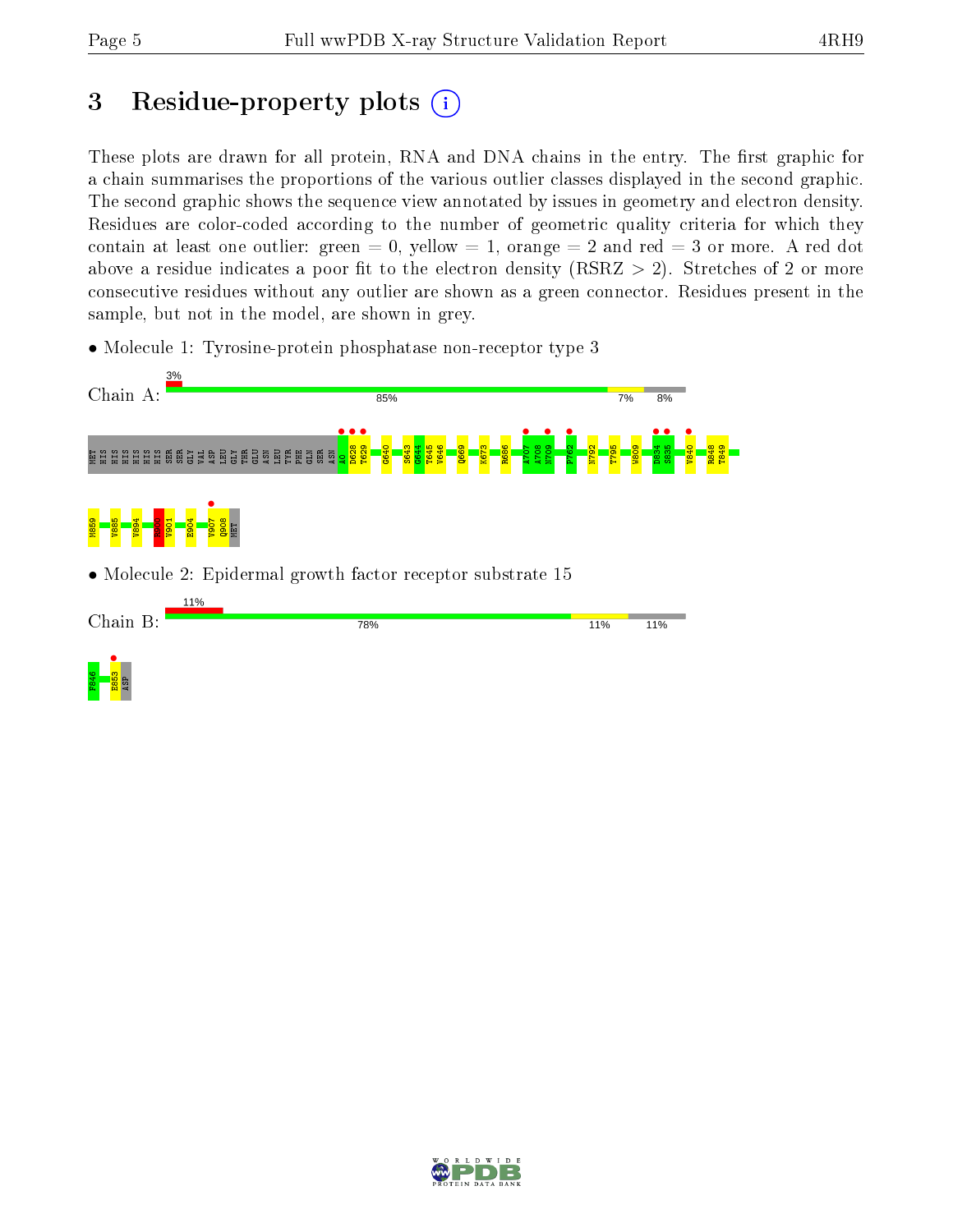## 4 Data and refinement statistics  $(i)$

| Property                                                             | <b>Value</b>                                     | Source     |
|----------------------------------------------------------------------|--------------------------------------------------|------------|
| Space group                                                          | P 21 21 21                                       | Depositor  |
| Cell constants                                                       | $67.63\text{\AA}$<br>$58.08\text{\AA}$<br>69.75Å |            |
| a, b, c, $\alpha$ , $\beta$ , $\gamma$                               | $90.00^\circ$<br>$90.00^\circ$<br>$90.00^\circ$  | Depositor  |
| Resolution $(A)$                                                     | 26.81<br>$-1.60$                                 | Depositor  |
|                                                                      | 26.81<br>1.60<br>$\equiv$                        | <b>EDS</b> |
| % Data completeness                                                  | $93.1(26.81-1.60)$                               | Depositor  |
| (in resolution range)                                                | $93.1(26.81-1.60)$                               | <b>EDS</b> |
| $R_{merge}$                                                          | 0.10                                             | Depositor  |
| $\mathrm{R}_{sym}$                                                   | (Not available)                                  | Depositor  |
| $\langle I/\sigma(I) \rangle^{-1}$                                   | 2.90 (at $1.60\text{\AA}$ )                      | Xtriage    |
| Refinement program                                                   | PHENIX (phenix.refine: dev 1281)                 | Depositor  |
|                                                                      | $\overline{0.195}$ ,<br>0.226                    | Depositor  |
| $R, R_{free}$                                                        | 0.196<br>0.227<br>$\mathcal{L}$                  | DCC        |
| $R_{free}$ test set                                                  | $1745$ reflections $(5.06\%)$                    | wwPDB-VP   |
| Wilson B-factor $(A^2)$                                              | 18.0                                             | Xtriage    |
| Anisotropy                                                           | 0.624                                            | Xtriage    |
| Bulk solvent $k_{sol}(e/\mathring{A}^3)$ , $B_{sol}(\mathring{A}^2)$ | $0.44$ , 53.1                                    | <b>EDS</b> |
| L-test for twinning <sup>2</sup>                                     | $>$ = 0.45, < $L^2$ > = 0.28<br>< L              | Xtriage    |
| Estimated twinning fraction                                          | $0.030$ for $-h, l, k$                           | Xtriage    |
| $F_o, F_c$ correlation                                               | 0.95                                             | <b>EDS</b> |
| Total number of atoms                                                | 4915                                             | wwPDB-VP   |
| Average B, all atoms $(A^2)$                                         | $26.0\,$                                         | wwPDB-VP   |

Xtriage's analysis on translational NCS is as follows: The largest off-origin peak in the Patterson function is  $6.12\%$  of the height of the origin peak. No significant pseudotranslation is detected.

<sup>&</sup>lt;sup>2</sup>Theoretical values of  $\langle |L| \rangle$ ,  $\langle L^2 \rangle$  for acentric reflections are 0.5, 0.333 respectively for untwinned datasets, and 0.375, 0.2 for perfectly twinned datasets.



<span id="page-5-1"></span><span id="page-5-0"></span><sup>1</sup> Intensities estimated from amplitudes.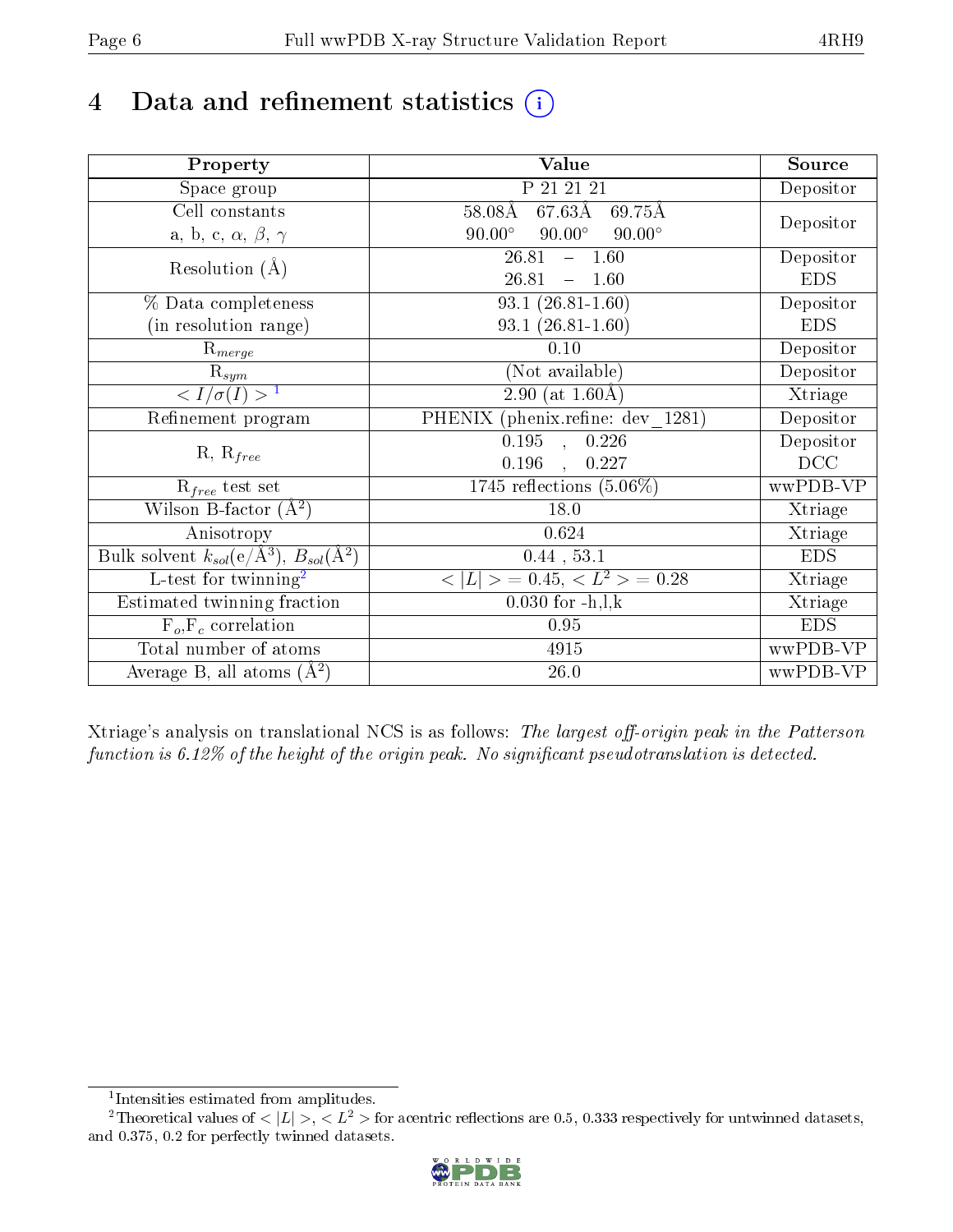## 5 Model quality  $(i)$

### 5.1 Standard geometry  $(i)$

Bond lengths and bond angles in the following residue types are not validated in this section: PTR

The Z score for a bond length (or angle) is the number of standard deviations the observed value is removed from the expected value. A bond length (or angle) with  $|Z| > 5$  is considered an outlier worth inspection. RMSZ is the root-mean-square of all Z scores of the bond lengths (or angles).

| Mol | Chain |             | Bond lengths | Bond angles |                 |  |
|-----|-------|-------------|--------------|-------------|-----------------|--|
|     |       | <b>RMSZ</b> | $\# Z  > 5$  | RMSZ        | $\ Z\  > 5$     |  |
|     |       | 0.56        | 0/2374       | 0.74        | $2/3225(0.1\%)$ |  |
| 2   | В     | 0.45        | 0/53         | 0.58        | 0/68            |  |
| ΔH  | ΑH    | 0.56        | 0/2427       | 0.74        | $2/3293(0.1\%)$ |  |

There are no bond length outliers.

All (2) bond angle outliers are listed below:

| $\mid$ Mol $\mid$ Chain | Res      | Type        | Atoms                                   | Observed( $^{\circ}$ )   Ideal( $^{\circ}$ ) |            |
|-------------------------|----------|-------------|-----------------------------------------|----------------------------------------------|------------|
|                         | $900[A]$ |             | $\mid$ ARG $\mid$ NE-CZ-NH2 $\mid$ 5.80 | 123.20                                       | $120.30\,$ |
|                         | 900[B]   | $+$ ARG $+$ | NE-CZ-NH2   5.80                        | 123.20                                       | 120.30     |

There are no chirality outliers.

There are no planarity outliers.

#### 5.2 Too-close contacts  $\overline{a}$

In the following table, the Non-H and H(model) columns list the number of non-hydrogen atoms and hydrogen atoms in the chain respectively. The H(added) column lists the number of hydrogen atoms added and optimized by MolProbity. The Clashes column lists the number of clashes within the asymmetric unit, whereas Symm-Clashes lists symmetry related clashes.

| Mol |      | $\mid$ Chain $\mid$ Non-H $\mid$ H(model) $\mid$ H(added) $\mid$ |      | $\vert$ Clashes $\vert$ Symm-Clashes |
|-----|------|------------------------------------------------------------------|------|--------------------------------------|
|     | 2292 | 2309                                                             | 2305 |                                      |
|     | 69   |                                                                  |      |                                      |
|     | 183  |                                                                  |      |                                      |
|     |      |                                                                  |      |                                      |
|     | 2557 | 2358                                                             | 2354 |                                      |

The all-atom clashscore is defined as the number of clashes found per 1000 atoms (including

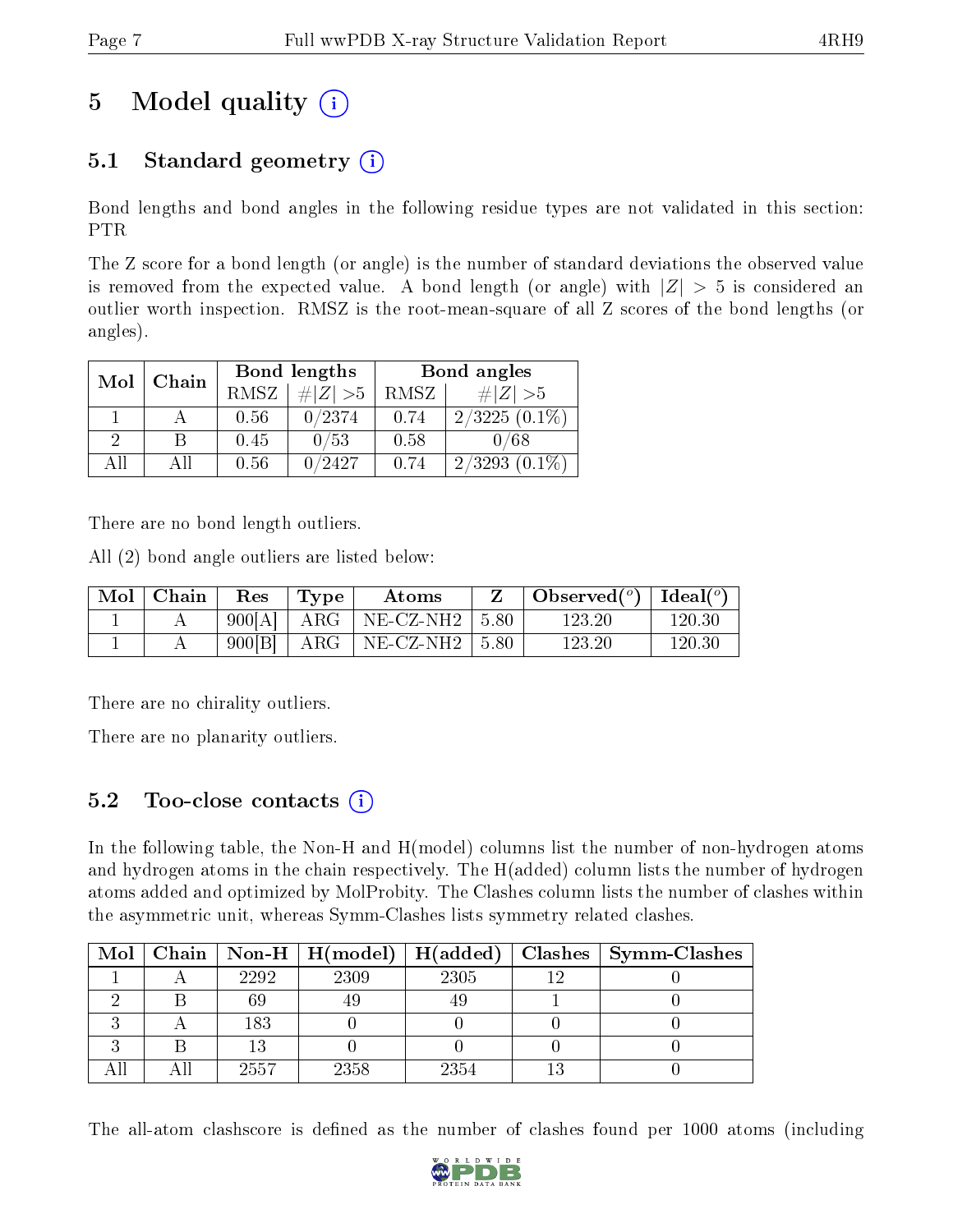hydrogen atoms). The all-atom clashscore for this structure is 3.

|            |  |  | All (13) close contacts within the same asymmetric unit are listed below, sorted by their clash |  |  |  |  |
|------------|--|--|-------------------------------------------------------------------------------------------------|--|--|--|--|
| magnitude. |  |  |                                                                                                 |  |  |  |  |

| Atom-1                          | Atom-2            | Interatomic      | Clash           |
|---------------------------------|-------------------|------------------|-----------------|
|                                 |                   | distance $(\AA)$ | overlap $(\AA)$ |
| 2:B:853:GLU:N                   | 2:B:853:GLU:OE1   | 2.26             | 0.68            |
| 1: A:907: VAL:O                 | 1:A:908:GLN:CB    | 2.52             | 0.58            |
| 1:A:643:SER:HB2                 | 1: A:645:THR:H    | 1.69             | 0.56            |
| 1:A:900[A]:ARG:NH2              | 1:A:904:GLU:OE2   | 2.39             | 0.56            |
| 1: A:907: VAL:O                 | 1:A:908:GLN:HB3   | 2.04             | 0.55            |
| 1:A:792:ASN:CG                  | 1: A:795:THR:HG22 | 2.29             | 0.52            |
| 1:A:809:TRP:CE2                 | 1:A:848:ARG:HG2   | 2.45             | 0.52            |
| 1:A:900[A]:ARG:HH21             | 1:A:900[A]:ARG:CG | 2.24             | 0.50            |
| 1:A:840[B]:VAL:H <sub>G12</sub> | 1: A:849:THR:HG22 | 1.96             | 0.46            |
| 1:A:640:GLY:HA3                 | 1:A:646:VAL:HG13  | 2.00             | 0.44            |
| 1: A:669: GLN:O                 | 1:A:673:LYS:HE2   | 2.18             | 0.43            |
| 1:A:859[A]:MET:SD               | 1:A:901:VAL:HG11  | 2.60             | 0.42            |
| 1:A:628:ASP:CG                  | 1: A:629:THR:H    | 2.24             | 0.40            |

There are no symmetry-related clashes.

#### 5.3 Torsion angles (i)

#### 5.3.1 Protein backbone  $(i)$

In the following table, the Percentiles column shows the percent Ramachandran outliers of the chain as a percentile score with respect to all X-ray entries followed by that with respect to entries of similar resolution.

The Analysed column shows the number of residues for which the backbone conformation was analysed, and the total number of residues.

| Mol | Chain | Analysed        | Favoured     |        | Allowed   Outliers | Percentiles            |
|-----|-------|-----------------|--------------|--------|--------------------|------------------------|
|     |       | 291/306(95%)    | $275(94\%)$  | 15(5%) | $1(0\%)$           | 21<br>41               |
|     |       | $5/9(56\%)$     | $5(100\%)$   |        |                    | $\parallel$ 100<br>100 |
| All | All   | $296/315(94\%)$ | 280 $(95\%)$ | 15(5%) | $1(0\%)$           | 34<br>21               |

All (1) Ramachandran outliers are listed below:

| Mol | Chain. | Res | vpe<br>-12 |
|-----|--------|-----|------------|
|     |        |     |            |

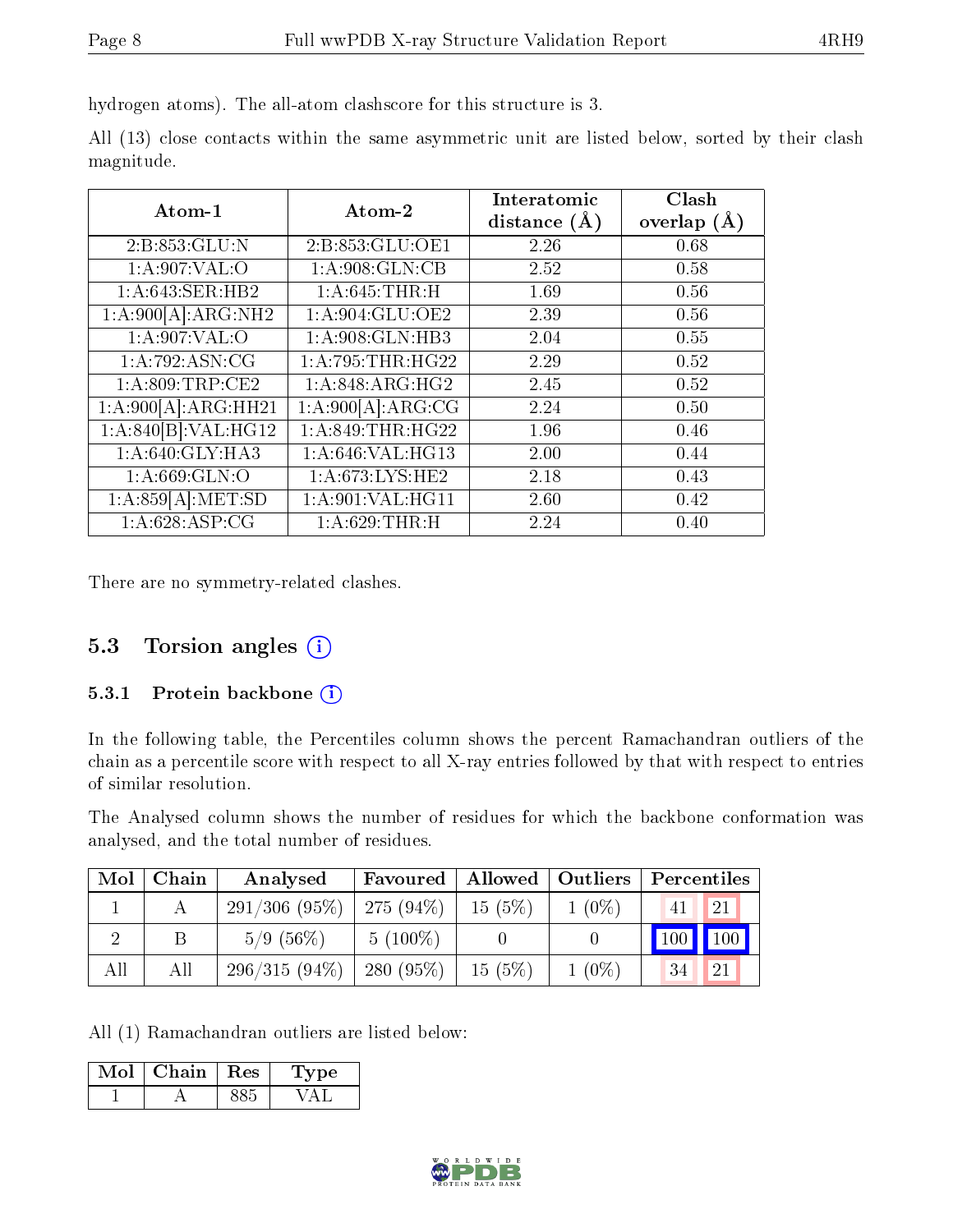#### 5.3.2 Protein sidechains  $\left( \mathbf{r} \right)$

In the following table, the Percentiles column shows the percent sidechain outliers of the chain as a percentile score with respect to all X-ray entries followed by that with respect to entries of similar resolution.

The Analysed column shows the number of residues for which the sidechain conformation was analysed, and the total number of residues.

| Mol | Chain | Analysed        | Rotameric    | Outliers | Percentiles |
|-----|-------|-----------------|--------------|----------|-------------|
|     |       | $261/272(96\%)$ | 257 $(98\%)$ | $4(2\%)$ | 65<br>44    |
|     |       | 6/7(86%)        | 6 $(100\%)$  |          | 100<br>100  |
| All | All   | $267/279(96\%)$ | $263(98\%)$  | $4(2\%)$ | 44          |

All (4) residues with a non-rotameric sidechain are listed below:

| Mol | Chain | Res       | <b>Type</b>          |
|-----|-------|-----------|----------------------|
|     |       | 686       | $\overline{\rm ARG}$ |
|     |       | 894       | VAL                  |
|     |       | 900[A]    | $\rm{ARG}$           |
|     |       | $900$ [B] | $\rm{ARG}$           |

Some sidechains can be flipped to improve hydrogen bonding and reduce clashes. There are no such sidechains identified.

#### 5.3.3 RNA  $(i)$

There are no RNA molecules in this entry.

### 5.4 Non-standard residues in protein, DNA, RNA chains (i)

1 non-standard protein/DNA/RNA residue is modelled in this entry.

In the following table, the Counts columns list the number of bonds (or angles) for which Mogul statistics could be retrieved, the number of bonds (or angles) that are observed in the model and the number of bonds (or angles) that are defined in the Chemical Component Dictionary. The Link column lists molecule types, if any, to which the group is linked. The Z score for a bond length (or angle) is the number of standard deviations the observed value is removed from the expected value. A bond length (or angle) with  $|Z| > 2$  is considered an outlier worth inspection. RMSZ is the root-mean-square of all Z scores of the bond lengths (or angles).

| $\bf{Mol}$ | Type | $\mid$ Chain $\mid$ | Res | Link |            | Bond lengths |                    |          | Bond angles |                     |
|------------|------|---------------------|-----|------|------------|--------------|--------------------|----------|-------------|---------------------|
|            |      |                     |     |      | Counts -   |              | RMSZ   $\# Z  > 2$ | Counts   |             | $ RMSZ  \#  Z  > 2$ |
|            | DTR  |                     | 849 |      | 15, 16, 17 | 1.08         | 2(13%)             | 19,22,24 | 0.85        | (5%)                |

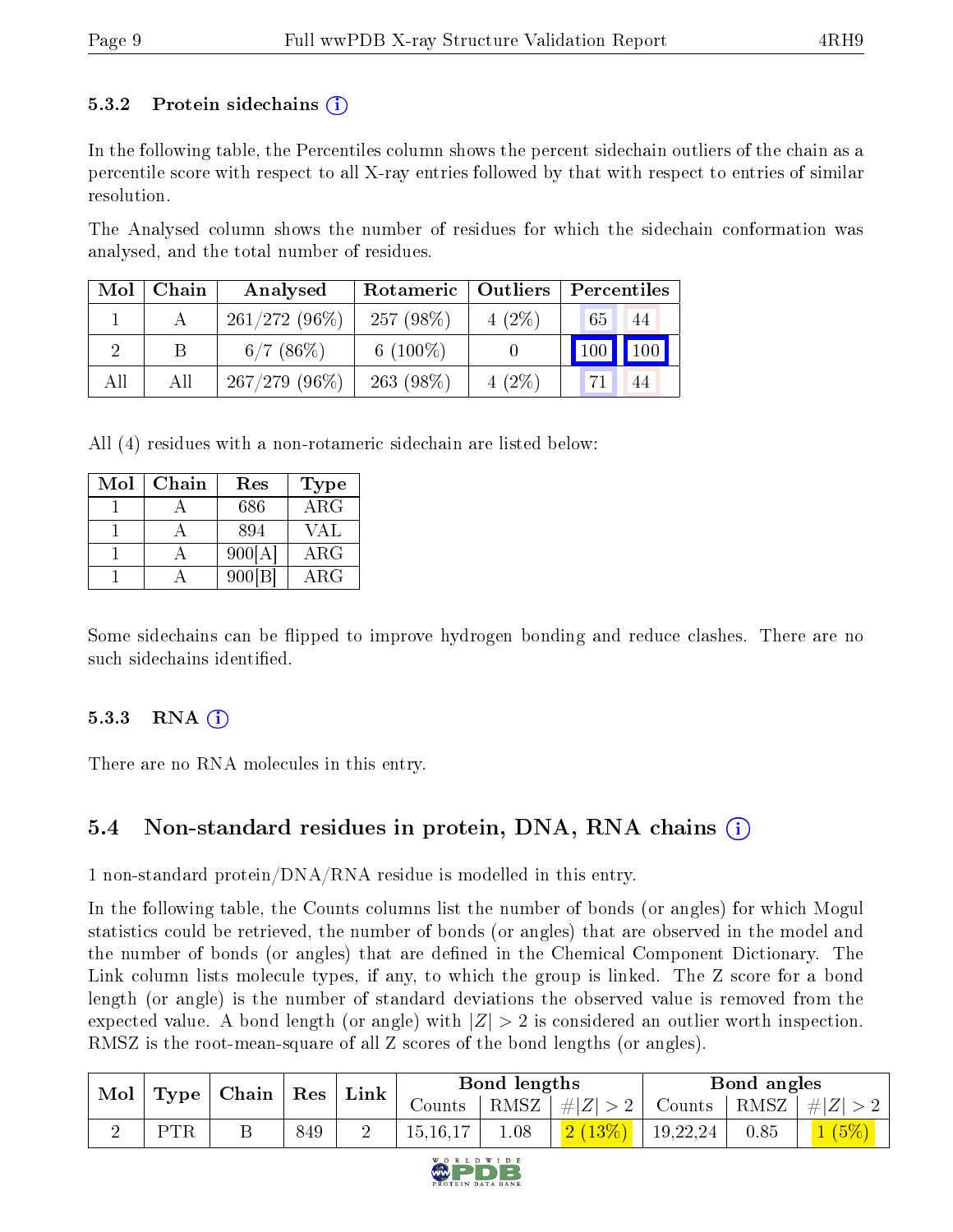In the following table, the Chirals column lists the number of chiral outliers, the number of chiral centers analysed, the number of these observed in the model and the number defined in the Chemical Component Dictionary. Similar counts are reported in the Torsion and Rings columns. '-' means no outliers of that kind were identified.

|       |     |  | $\mid$ Mol $\mid$ Type $\mid$ Chain $\mid$ Res $\mid$ Link $\mid$ Chirals $\mid$ Torsions | Rings |
|-------|-----|--|-------------------------------------------------------------------------------------------|-------|
| - PTR | 849 |  | $\mid$ 2/10/11/13 $\mid$ 0/1/1/1 $\mid$                                                   |       |

All (2) bond length outliers are listed below:

| Mol | Chain | $\operatorname{Res}$ |     | $\vert$ Type $\vert$ Atoms |         | Observed $(A)$   Ideal $(A)$ |      |
|-----|-------|----------------------|-----|----------------------------|---------|------------------------------|------|
|     |       | 849                  | PTR | P-OH                       | 2.87    |                              | 1.59 |
|     |       | 849                  | PTR | OH-CZ                      | $-2.30$ |                              | l.40 |

All (1) bond angle outliers are listed below:

| $\mid$ Mol $\mid$ Chain $\mid$ Res $\mid$ Type $\mid$ |  | Atoms                         | Observed $(^\circ)$   Ideal $(^\circ)$ |        |
|-------------------------------------------------------|--|-------------------------------|----------------------------------------|--------|
|                                                       |  | $849$   PTR   O3P-P-OH   2.03 |                                        | 105-24 |

There are no chirality outliers.

All (2) torsion outliers are listed below:

| $Mol$   Chain   Res   Type |     |       | Atoms        |
|----------------------------|-----|-------|--------------|
|                            | 849 | PTR ' | CA-CB-CG-CD1 |
|                            | 849 | PTR.  | CA-CB-CG-CD2 |

There are no ring outliers.

No monomer is involved in short contacts.

#### 5.5 Carbohydrates  $(i)$

There are no carbohydrates in this entry.

#### 5.6 Ligand geometry  $(i)$

There are no ligands in this entry.

#### 5.7 [O](https://www.wwpdb.org/validation/2017/XrayValidationReportHelp#nonstandard_residues_and_ligands)ther polymers  $(i)$

There are no such residues in this entry.

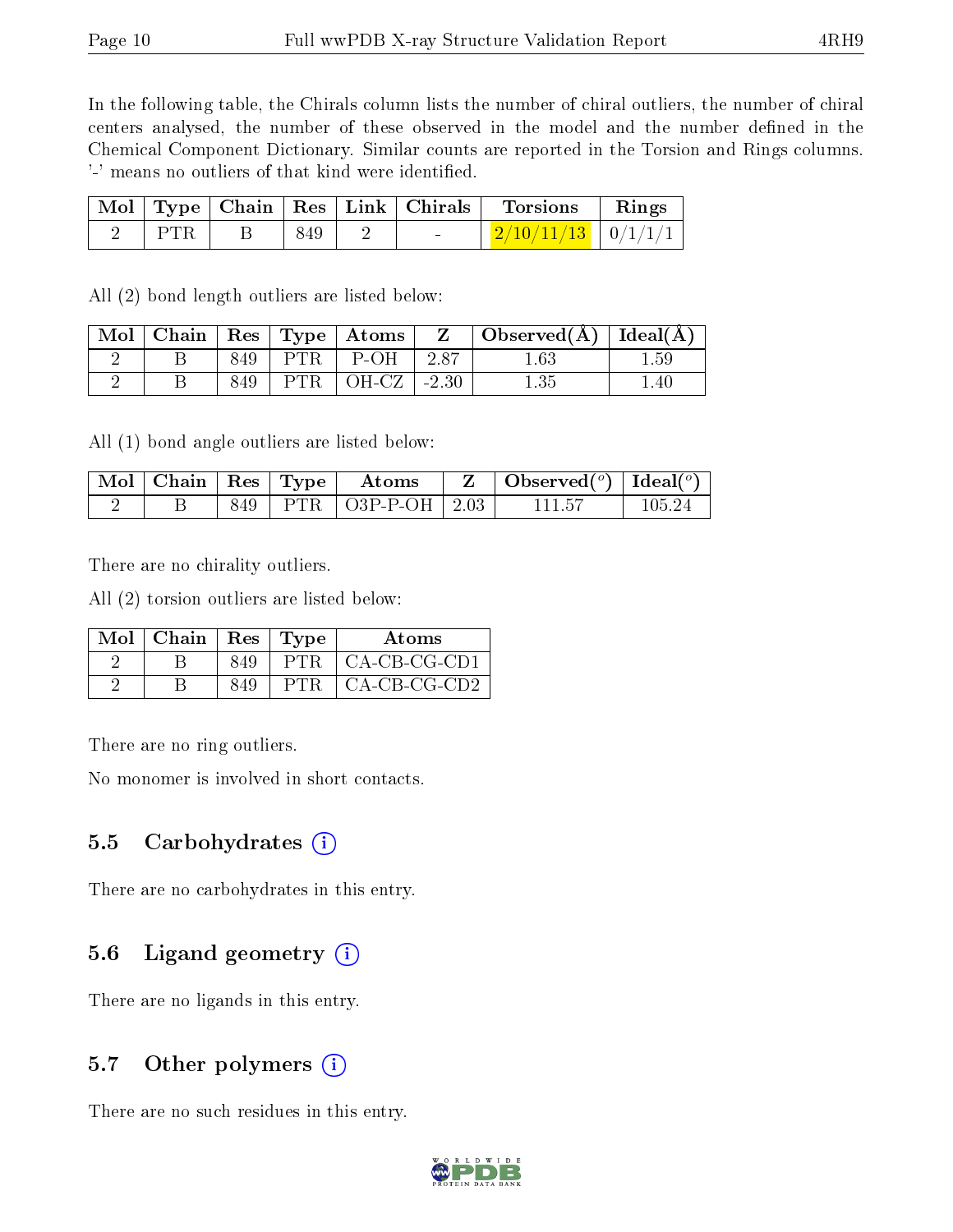### 5.8 Polymer linkage issues (i)

There are no chain breaks in this entry.

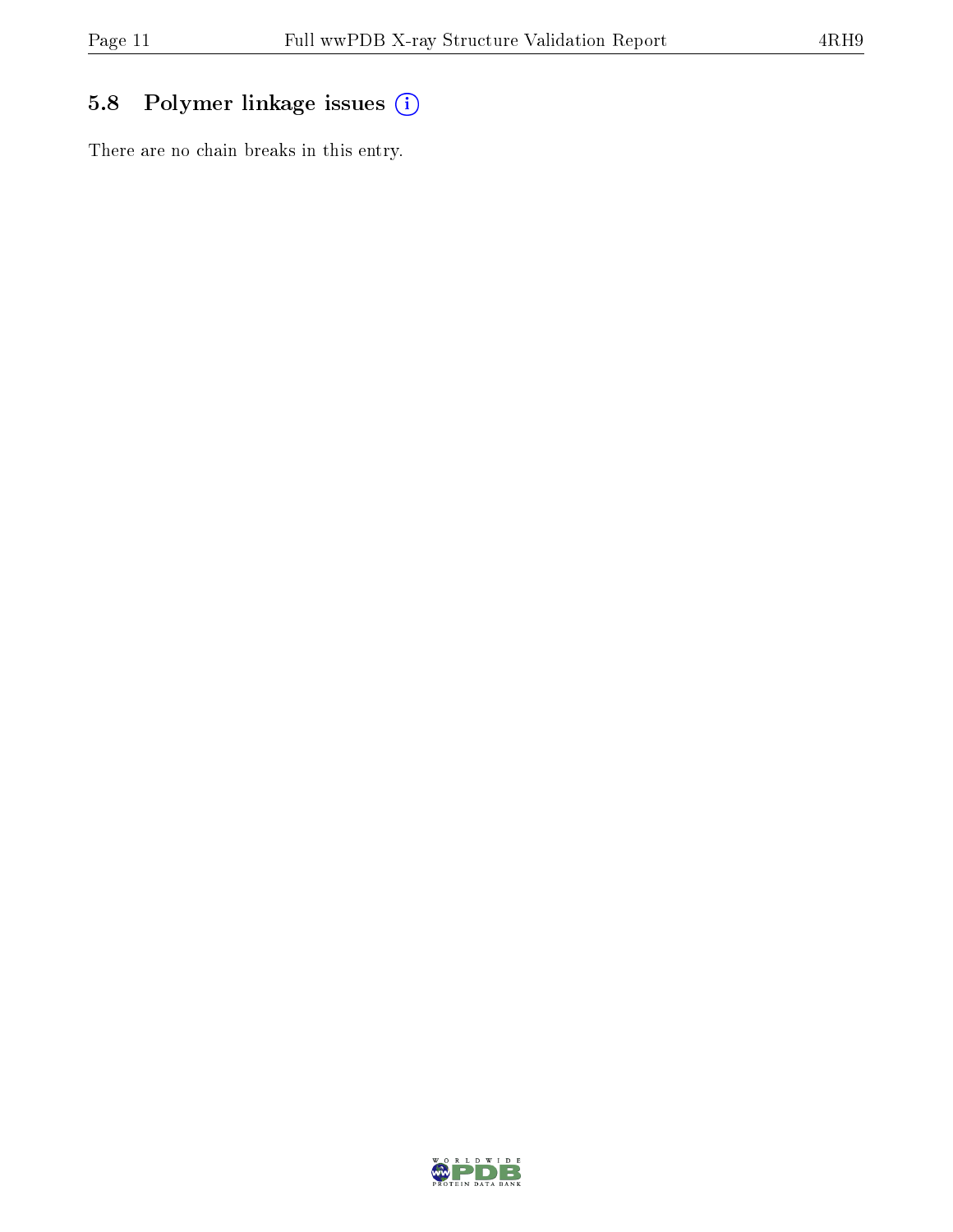## 6 Fit of model and data  $\left( \cdot \right)$

## 6.1 Protein, DNA and RNA chains (i)

In the following table, the column labelled  $#RSRZ>2'$  contains the number (and percentage) of RSRZ outliers, followed by percent RSRZ outliers for the chain as percentile scores relative to all X-ray entries and entries of similar resolution. The OWAB column contains the minimum, median,  $95<sup>th</sup>$  percentile and maximum values of the occupancy-weighted average B-factor per residue. The column labelled  $Q< 0.9$  lists the number of (and percentage) of residues with an average occupancy less than 0.9.

| Mol | $\mid$ Chain | Analysed        | ${ <\hspace{-1.5pt} {\rm RSRZ} \hspace{-1.5pt}>}$ | # $RSRZ>2$          | $\vert$ OWAB( $\rm \AA^2) \vert$ | $\mid \text{ Q}<$ 0.9 |
|-----|--------------|-----------------|---------------------------------------------------|---------------------|----------------------------------|-----------------------|
|     |              | 282/306(92%)    | 0.04                                              | $10(3\%)$ 44 41     | 13, 22, 36, 58   15 (5%)         |                       |
|     |              | $7/9$ (77\%)    | 0.31                                              | $1(14\%)$ 2 2       | 17, 25, 45, 56                   |                       |
| All | All          | $289/315(91\%)$ | 0.04                                              | $11(3\%)$ 40<br> 37 | 13, 22, 37, 58   15 (5%)         |                       |

All (11) RSRZ outliers are listed below:

| Mol            | Chain | Res    | Type        | <b>RSRZ</b> |  |
|----------------|-------|--------|-------------|-------------|--|
| 1              | А     | 0      | ALA         | 9.5         |  |
| 1              | А     | 762    | PRO         | 3.4         |  |
| $\overline{2}$ | В     | 853    | GLU         | 3.2         |  |
| $\mathbf 1$    | А     | 707    | ALA         | 3.0         |  |
| 1              | А     | 629    | $\rm THR$   | 2.9         |  |
| 1              | A     | 628    | ASP         | 2.7         |  |
| 1              | А     | 907    | VAL         | 2.5         |  |
| 1              | А     | 840[A] | VAL         | 2.2         |  |
| 1              | А     | 709    | <b>ASN</b>  | $2.1\,$     |  |
| 1              | А     | 834    | ASP         | 2.1         |  |
| 1              | А     | 835    | ${\rm SER}$ | 2.1         |  |

### 6.2 Non-standard residues in protein, DNA, RNA chains (i)

In the following table, the Atoms column lists the number of modelled atoms in the group and the number defined in the chemical component dictionary. The B-factors column lists the minimum, median,  $95<sup>th</sup>$  percentile and maximum values of B factors of atoms in the group. The column labelled  $Q< 0.9$  lists the number of atoms with occupancy less than 0.9.

|  |      |              |      | $\boxed{\text{Mol}}$ Type   Chain   Res   Atoms   RSCC   RSR   B-factors $\left(\AA^2\right)$   Q<0.9 |  |
|--|------|--------------|------|-------------------------------------------------------------------------------------------------------|--|
|  | 849. | $16/17$ 0.99 | 0.06 | 13.16.20.21                                                                                           |  |